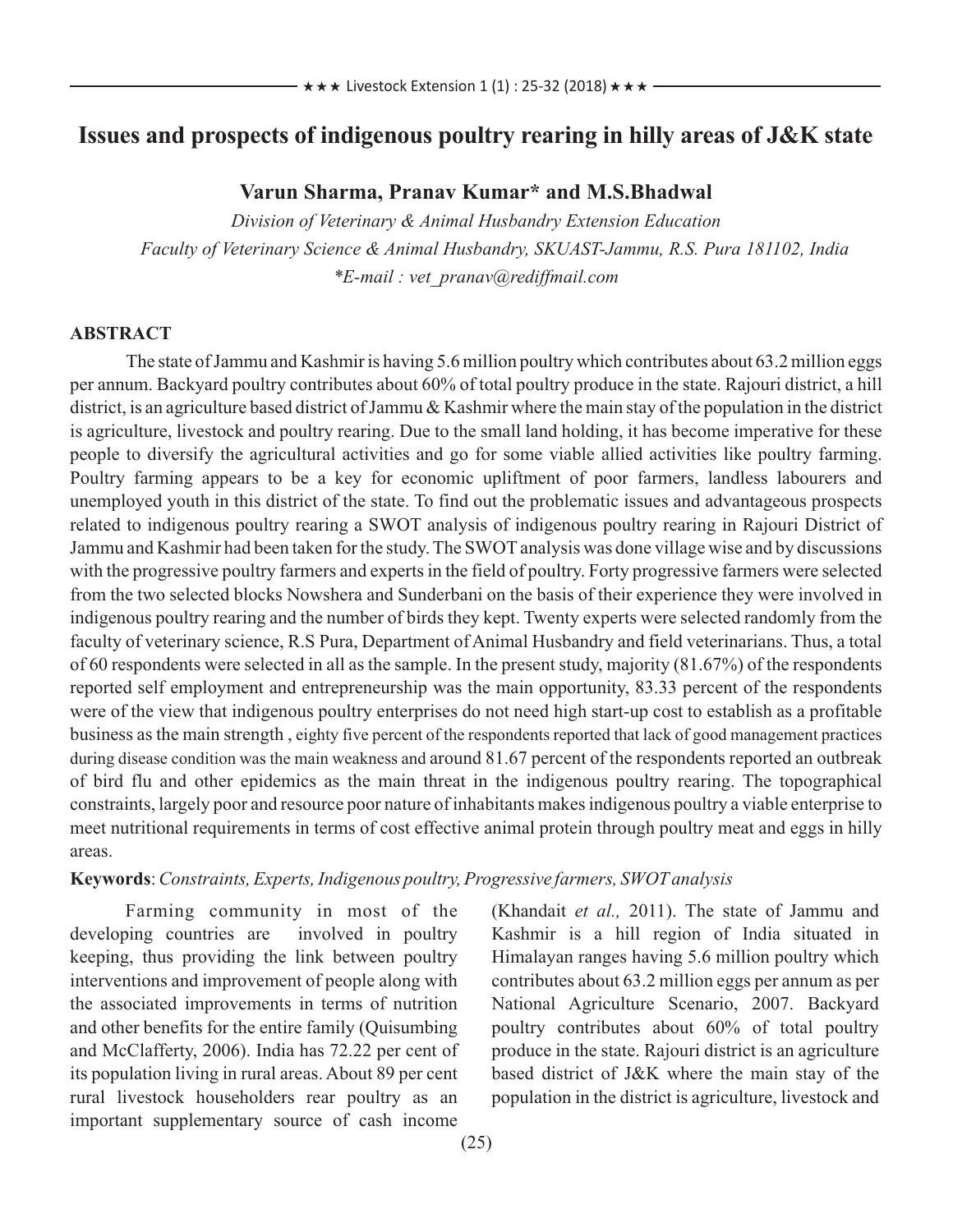poultry rearing. Due to the small land holding and slowly shrinkage of cultivable land, it has become imperative for these people to diversify the agricultural activities and go for some viable allied activities like poultry farming. The topographical constraints, largely poor and resource poor nature of habitants makes indigenous poultry a viable enterprise to meet nutritional requirements in terms of cost effective animal protein through poultry meat and eggs in hilly areas (Ciamarra and Otte 2009).

Indigenous chicken production is common in rural resource poor households in developing countries including India. They play a vital role in the human livelihoods and contribute significantly to food security of the rural communities as chicken products have no cultural or religious taboos (Tadelle *et al.,* 2003). Rural poultry production offers farmers the most accessible "savings accounts" and a source of high quality animal protein for their families, in addition to their socio-economic values as gifts to the guests and sacrificial animals. Indigenous production system is generally described as low input low output, which is a characteristic of the rural households enterprises. Although this production system is preferred due to its low-input requirements, it exposes chicken to harsh conditions such as poor nutrition, uncontrolled breeding, predators, disease and parasite challenges (Abdelqader *et al.,* 2007; Gondwe and Wollny, 2007). Despite these challenges, indigenous chicken have been able to adapt and satisfy the needs of the households and it has potential to enhance per capita egg and meat consumption in hill regions of  $J & K$  state. Therefore, the present study i.e. SWOT analysis of indigenous poultry rearing was undertaken to assess the strengths, weaknesses, opportunities and threats related to indigenous poultry entrepreneurial activities in Rajouri district of J & K state.

#### **MATERIALS AND METHODS**

The present study SWOT analysis of indigenous poultry rearing was conducted in two blocks viz., Nowshera and Sunderbani of Rajouri district. A comprehensive list of villages of the selected blocks where indigenous poultry rearing was in practice was prepared. Six villages were selected purposively from each of the two selected blocks. Thus, a total of twelve villages were selected in all. The SWOT analysis was done village wise and by discussions with the progressive poultry farmers and experts in the field of poultry. Forty progressive farmers out of total 120 respondents for the research were selected from the two selected blocks on the basis of their experience in indigenous poultry rearing and the number of birds they kept for rearing. Twenty experts were selected randomly from the Faculty of Veterinary Sciences, R.S Pura, Jammu, Department of Animal Husbandry, Jammu and field veterinarians of Rajouri district. Thus, a total of 60 respondents were selected in all as the sample for SWOT analysis. A semi-structured interview schedule was administered to understand the entrepreneurial activities of indigenous poultry rearing in terms of strength, weakness, opportunities and threats. Before administering the schedule, the objectives of study were explicitly explained to the respondents in their dialect, ensuring that they perceived the question correctly. The answers obtained were recorded and only one respondent was interviewed at a time so that others were not influenced by the reply of the particular respondent. Greater reliance was placed on free and informal interview with them though their responses were recorded word by word.

#### **RESULTS AND DISCUSSION**

SWOT analysis is a systematic framework which helps to develop strategies by appraising the internal and external determinants of an enterprise. Internal environmental factors include risk taking abilities, human resource capabilities and financial strength. External factors include competition, government schemes, changing trends and social expectations. The SWOT analysis framework involves analyzing the strengths (S) and weaknesses (W) of the internal factors and the opportunities (O)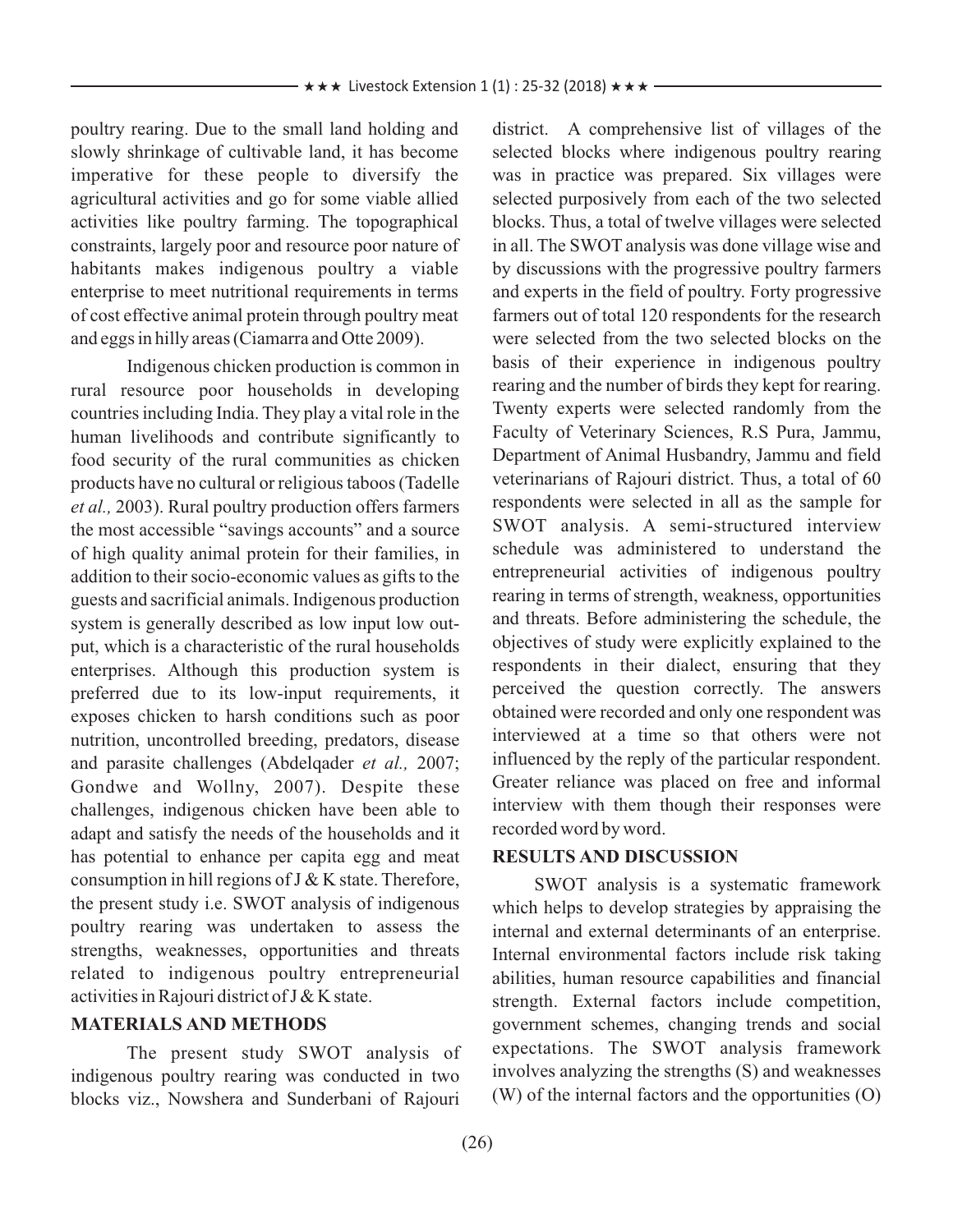and threats (T) of its external factors of performance. Through this analysis "strengths and weaknesses within the indigenous poultry rearing can be matched with the opportunities and threats operating in the external environment so that an effective strategy can be formulated to enhance the entrepreneurial indigenous poultry rearing activities. Hence, an effective strategy can be derived by taking advantage of its opportunities by using its strengths and neutralize its threats by minimizing the impact of its weaknesses.

# **SWOT analysis related to strengths (S) of indigenous poultry rearing**

The data in Table 1 revealed that 83.33 per cent of the respondents were of the view that indigenous poultry enterprises do not need high start-

| S.No.          | Trait/category<br>of trait                                                                                                 | <b>Nowshera</b><br>$(n=20)$ |                   | Sunderbani<br>$(n=20)$ |                   | <b>Experts</b><br>$(n=20)$ |                   | <b>Total</b><br>$(n=60)$ |                   | Rank           |
|----------------|----------------------------------------------------------------------------------------------------------------------------|-----------------------------|-------------------|------------------------|-------------------|----------------------------|-------------------|--------------------------|-------------------|----------------|
| $\mathbf{1}$   | <b>Strengths</b>                                                                                                           | No.                         | Percent<br>$(\%)$ | No.                    | Percent<br>$(\%)$ | No.                        | Percent<br>$(\%)$ | No.                      | Percent<br>$(\%)$ |                |
| $\mathbf{1}$   | Indigenous<br>poultry<br>enterprises do not<br>need high start-up<br>costs to establish<br>a profitable<br>business.       | 16                          | 80                | 17                     | 85                | 17                         | 85                | 50                       | 83.33             | $\mathbf I$    |
| $\overline{2}$ | Good source of<br>income for<br>disadvantaged<br>women in efforts<br>to emancipate and<br>empower<br>marginalize<br>women. | 17                          | 85                | 14                     | 70                | 11                         | 55                | 42                       | 70                | $\mathbf{I}$   |
| $\overline{3}$ | Emergency<br>source of income                                                                                              | 13                          | 65                | 15                     | 75                | 13                         | 65                | 41                       | 68.33             | III            |
| $\overline{4}$ | Traditional<br>poultry rearing<br>knowledge                                                                                | 17                          | 85                | 14                     | 70                | 9                          | 45                | 40                       | 66.67             | IV             |
| 5              | Market for<br>indigenous (desi)<br>eggs and chicken<br>is strong and<br>largely<br>unexploited                             | 11                          | 55                | 13                     | 65                | 15                         | 75                | 39                       | 65                | $\overline{V}$ |

# **Table No. 1 Distribution of the respondents according to the strength of indigenous poultry rearing**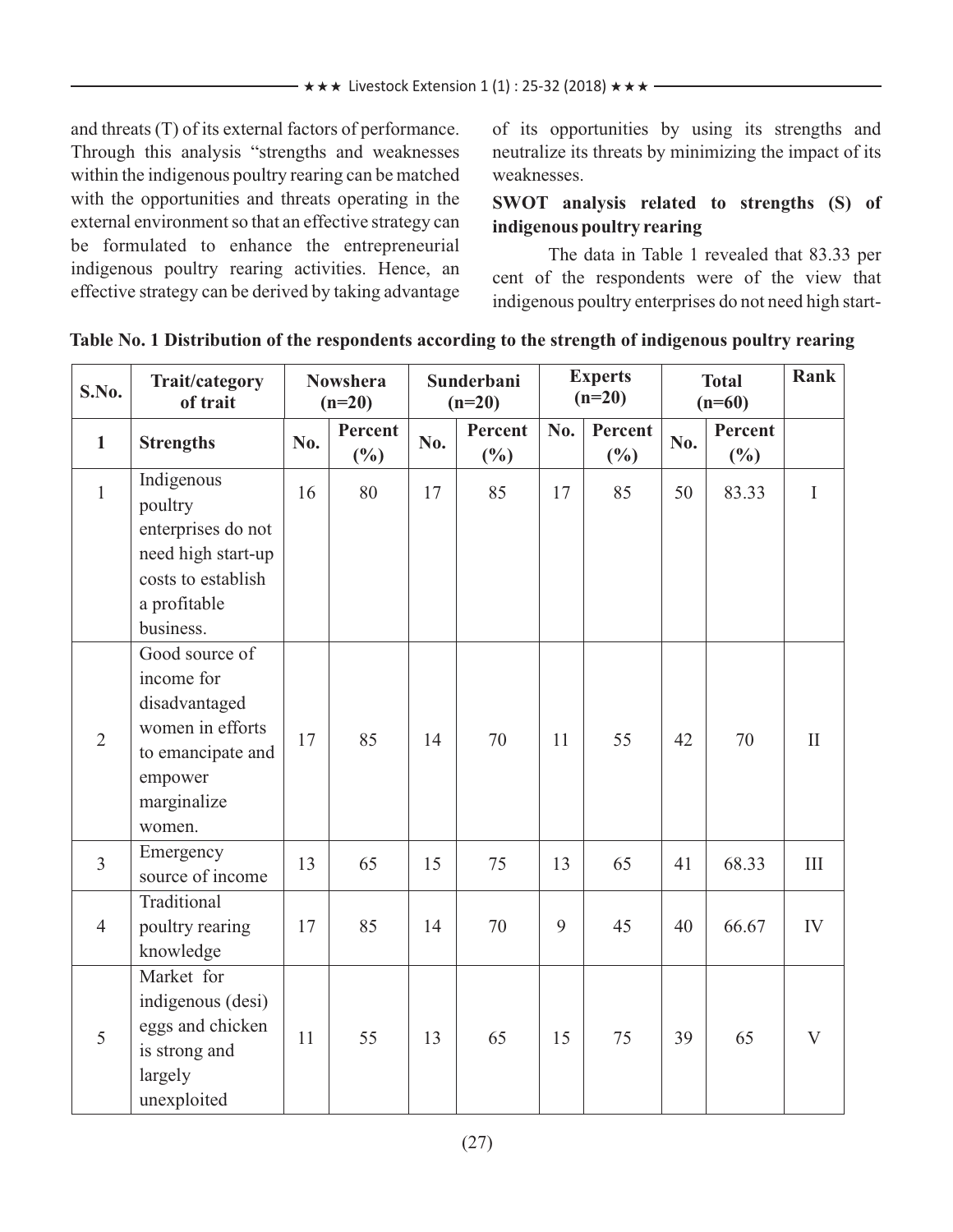up cost to establish as a profitable business. This was the main strength of the indigenous poultry rearing and was ranked first major strength. Further study indicated that seventy per cent of the respondents observed indigenous poultry rearing as a good source of income for disadvantaged women, to emancipate and empower marginalize women and was ranked as second main strength of this sector. These findings are in agreement with the findings of Rarotra *et al.* (1984) and Mathialagan (1995). The results of the present study revealed that about 68.33 per cent of the respondents considered indigenous poultry rearing as an emergency source of income and was ranked as third main strength. Most of the farmers had more than five years of experience in poultry rearing and about 66.67 per cent of the respondents reported that traditional poultry rearing knowledge was sufficient for rearing the indigenous birds, whereas sixty five percent of the respondents reported that market for indigenous (desi) eggs and chicken was strong and largely unexploited and these strengths were ranked as fourth and fifth. Similar findings have been

| S.<br>No.      | Trait/category<br>of trait                                                                                                    |     | <b>Nowshera</b><br>$(n=20)$ |     | Sunderbani<br>$(n=20)$ |     | <b>Experts</b><br>$(n=20)$ |     | <b>Total</b><br>$(n=60)$ |              |
|----------------|-------------------------------------------------------------------------------------------------------------------------------|-----|-----------------------------|-----|------------------------|-----|----------------------------|-----|--------------------------|--------------|
| $\mathbf{1}$   | <b>Weaknesses</b>                                                                                                             | No. | Percent<br>$(\%)$           | No. | Percent<br>$(\%)$      | No. | Percent<br>$(\%)$          | No. | Percent<br>(%)           |              |
| $\mathbf{1}$   | Lack of<br>sensitization of<br>the potential of<br>poultry as a<br>income<br>generating<br>activity                           | 17  | 85                          | 16  | 80                     | 12  | 60                         | 45  | 75                       | $\mathbf{I}$ |
| $\overline{2}$ | Low education<br>level of<br>indigenous<br>poultry keeper                                                                     | 9   | 45                          | 8   | 40                     | 14  | 70                         | 31  | 51.67                    | V            |
| $\mathfrak{Z}$ | Lack of good<br>management<br>practices<br>during disease<br>condition                                                        | 16  | 80                          | 15  | 75                     | 20  | 100                        | 51  | 85                       | $\mathbf I$  |
| $\overline{4}$ | Increased work<br>load on women                                                                                               | 18  | 90                          | 17  | 85                     | 8   | 40                         | 43  | 71.67                    | III          |
| 5              | Local breeds<br>have low<br>productivity in<br>terms of egg<br>production and<br>weight gain<br>due to genetic<br>limitations | 14  | 70                          | 11  | 55                     | 15  | 75                         | 40  | 66.67                    | IV           |

| Table No. 2 Distribution of respondents according to the weakness of indigenous poultry rearing |
|-------------------------------------------------------------------------------------------------|
|-------------------------------------------------------------------------------------------------|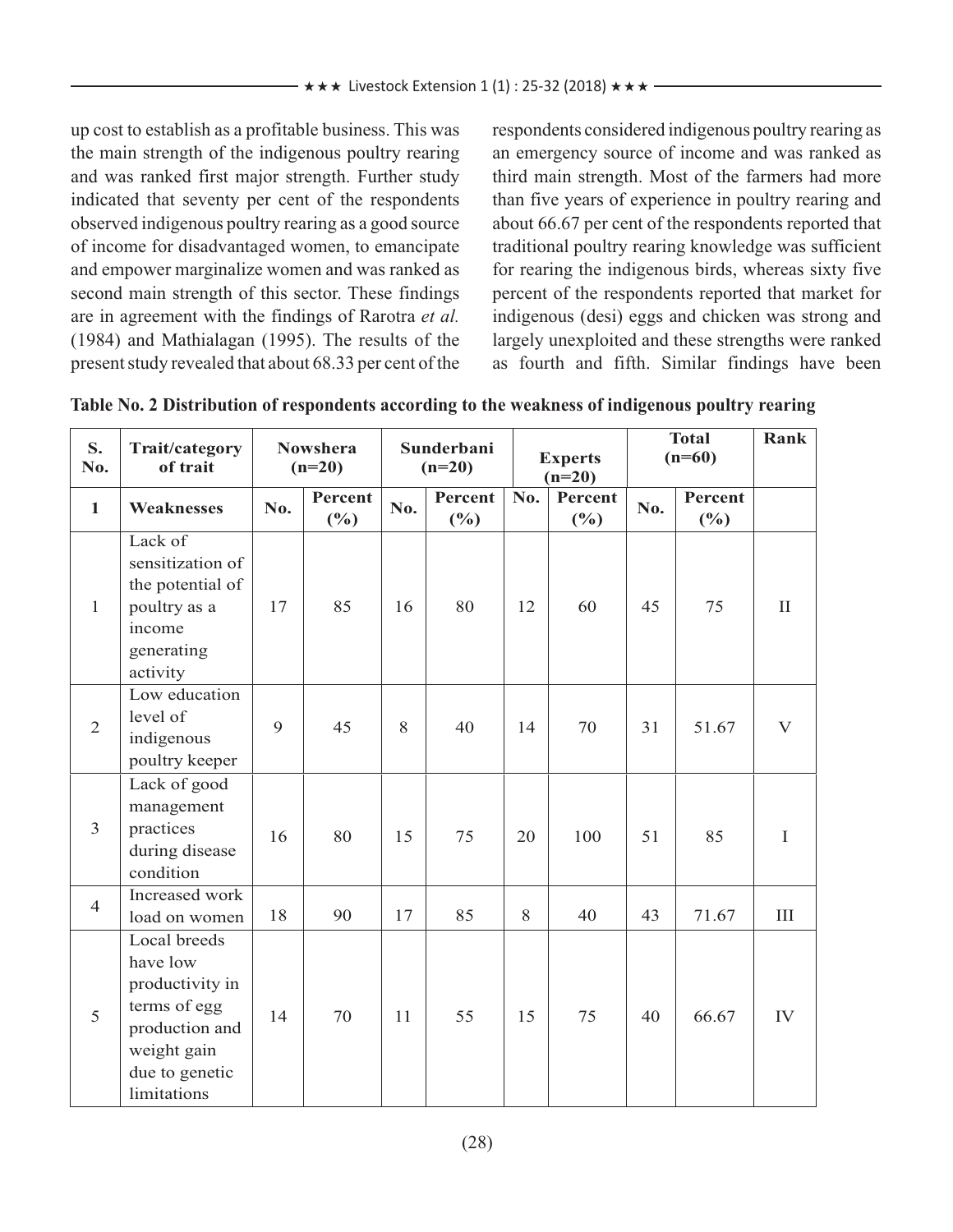reported by Gangwar and Ramakrishan (1987), Miah (1996) and Kaphle (2000).

### **SWOT analysis related to weaknesses (W) of indigenous poultry rearing**

Perusal of Table 2 indicates that overall eighty five per cent of the respondents reported that lack of good management practices during disease condition was the main weakness in the indigenous poultry rearing, whereas seventy five percent of the respondents considered lack of sensitization of the potential of poultry as an income generating activity as the main weakness and were ranked as first and second main weaknesses. These results were in consonance with the results of Raha (2009) Further, the present study indicated that about 71.67 per cent of the respondents were of the view that the work load on women increases because apart from the regular household work the women also look after the birds and was ranked as third main weakness. Contrary to the present study, Raj *et al*. (1999) reported the different findings. In the present study, about 66.67 percent of the respondents reported that local breeds have low productivity in terms of egg production and weight gain due to the genetic limitation and it was ranked as fourth main weakness. About 51.67 percent of the respondents were of the view that low

| S.<br>No.      | Trait/category<br>of trait                                                                          | <b>Nowshera</b><br>$(n=20)$ |                | Sunderbani<br>$(n=20)$ |         | <b>Experts</b><br>$(n=20)$ |         | <b>Total</b><br>$(n=60)$ |         | Rank         |
|----------------|-----------------------------------------------------------------------------------------------------|-----------------------------|----------------|------------------------|---------|----------------------------|---------|--------------------------|---------|--------------|
|                |                                                                                                     |                             | <b>Percent</b> |                        | Percent | No.                        | Percent |                          | Percent |              |
| $\mathbf{1}$   | <b>Opportunities</b>                                                                                | No.                         | $(\%)$         | No.                    | $(\%)$  |                            | $(\%)$  | No.                      | $(\%)$  |              |
| $\mathbf{1}$   | Poultry can be<br>used as a tool to<br>alleviate poverty<br>while also<br>ensuring food<br>security | 14                          | 70             | 11                     | 55      | 17                         | 85      | 42                       | 70      | IV           |
| $\overline{2}$ | Maximizing of<br>production to<br>take advantage<br>of economies of<br>scale.                       | 11                          | 55             | 9                      | 45      | 12                         | 60      | 32                       | 53.33   | $\mathbf{V}$ |
| $\overline{3}$ | Processing to<br>add value to<br>chicken<br>products like<br>chicken pickle                         | 15                          | 75             | 13                     | 65      | 20                         | 100     | 48                       | 80      | $\mathbf{I}$ |
| $\overline{4}$ | Marketing of<br>live birds and<br>eggs could be<br>organized                                        | 17                          | 85             | 16                     | 80      | 14                         | 70      | 47                       | 78.33   | III          |
| 5              | Self<br>employment and<br>entrepreneurship                                                          | 18                          | 90             | 14                     | 70      | 17                         | 85      | 49                       | 81.67   | $\mathbf I$  |

**Table No. 3 Distribution of respondents according to the opportunities of indigenous poultry rearing**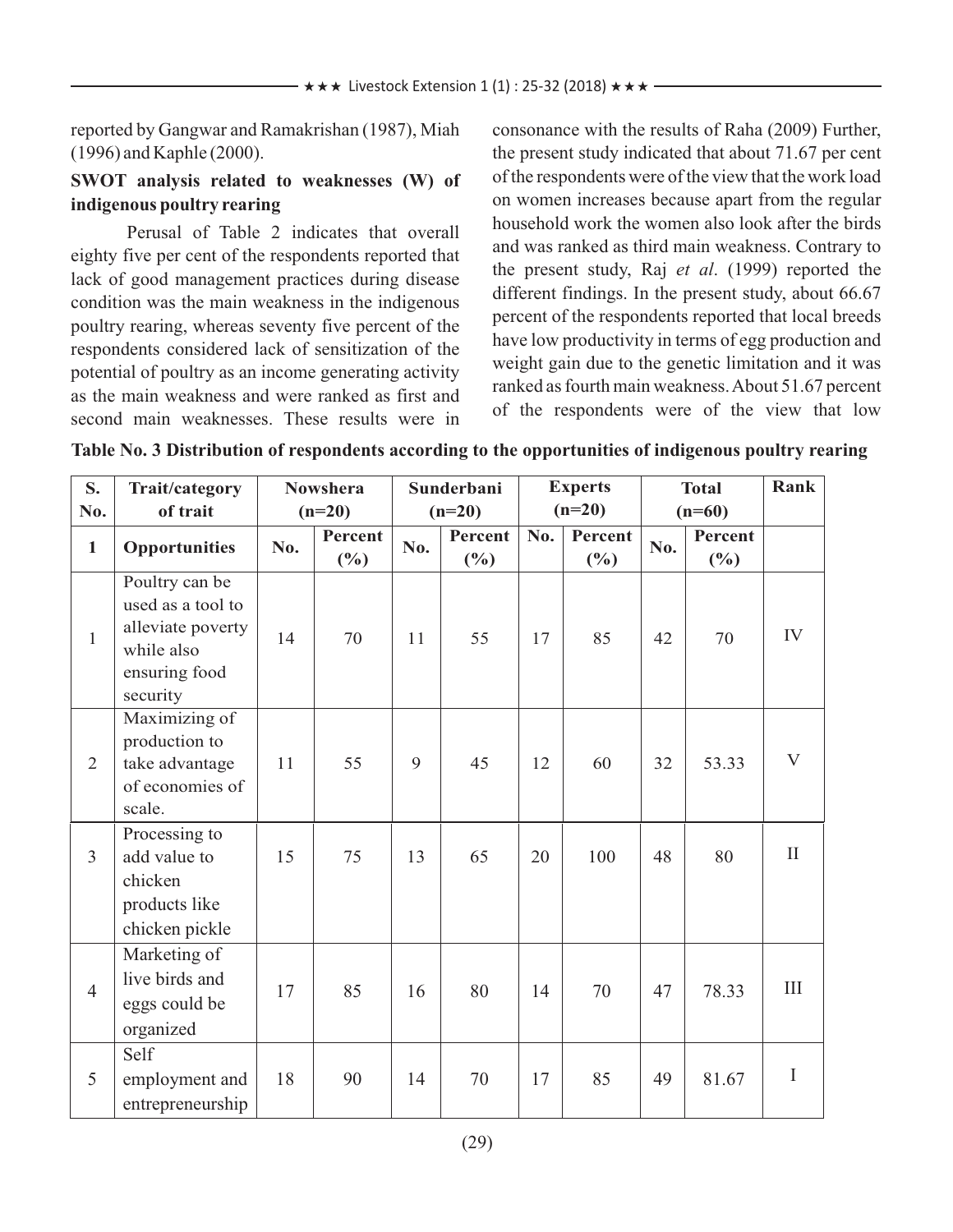education level of the indigenous poultry keepers was the fifth main weakness. The results of the present study are not in agreement with the results of Mohanraj and Manivannan (2012).

### **SWOT analysis related to opportunities (O) of indigenous poultry rearing**

Perusal of Table 3 revealed that majority (81.67%) of the respondents reported self employment and entrepreneurship was the main opportunity in the indigenous poultry rearing and about eighty percent of the respondents were of the view that processing to add value to chicken products was the second main opportunity. These findings are in agreement with the findings of Pandey *et al.* (1996), Guèye (2002). Further in the present study, it was observed that if marketing of live birds and eggs could be organized it also became a good opportunity for the farmers and was reported by 78.33 percent of respondents as third main opportunity. About seventy percent of the respondents observed that poultry could be used as a tool to alleviate poverty while also ensuring food security and was ranked fourth main opportunity. These findings are in agreement with the findings of Sasaki (1996). The results of the present study indicated that around 53.33 percent of the respondents reported that maximizing of production to take advantage of economies of scale was also a good opportunity in indigenous poultry rearing and was ranked at fifth position.

### **SWOT analysis related to threats (T) of indigenous poultry rearing**

Data in Table 4 revealed that around 81.67 percent of the respondents reported an outbreak of bird flu and other epidemics as the main threat to the

| S.<br>No.      | Trait/category<br>of trait                                                                       | <b>Nowshera</b><br>$(n=20)$ |                   | Sunderbani<br>$(n=20)$ |                   | <b>Experts</b><br>$(n=20)$ |                   | <b>Total</b><br>$(n=60)$ |                   | Rank         |
|----------------|--------------------------------------------------------------------------------------------------|-----------------------------|-------------------|------------------------|-------------------|----------------------------|-------------------|--------------------------|-------------------|--------------|
| $\mathbf{1}$   | <b>Threats</b>                                                                                   | No.                         | Percent<br>$(\%)$ | No.                    | Percent<br>$(\%)$ | No.                        | Percent<br>$(\%)$ | No.                      | Percent<br>$(\%)$ |              |
| $\mathbf{1}$   | Attack by<br>predators                                                                           | 13                          | 65                | 14                     | 70                | 16                         | 80                | 43                       | 71.67             | IV           |
| $\overline{2}$ | Lack of<br>adequate<br>scavenging<br>land                                                        | 11                          | 55                | 12                     | 60                | 14                         | 70                | 37                       | 61.67             | $\mathbf{V}$ |
| $\overline{3}$ | An outbreak of<br>bird flu and<br>other<br>epidemics                                             | 17                          | 85                | 15                     | 75                | 18                         | 90                | 49                       | 81.67             | I            |
| $\overline{4}$ | Ill health<br>management<br>practices.                                                           | 14                          | 70                | 12                     | 60                | 20                         | 100               | 46                       | 76.67             | $\mathbf{I}$ |
| 5              | Discontinue<br>poultry<br>keeping once<br>the<br>government<br>schemes /<br>project are<br>over. | 15                          | 75                | 13                     | 65                | 17                         | 85                | 45                       | 75                | III          |

**Table No. 4 Distribution of respondents according to the threats of indigenous poultry rearing**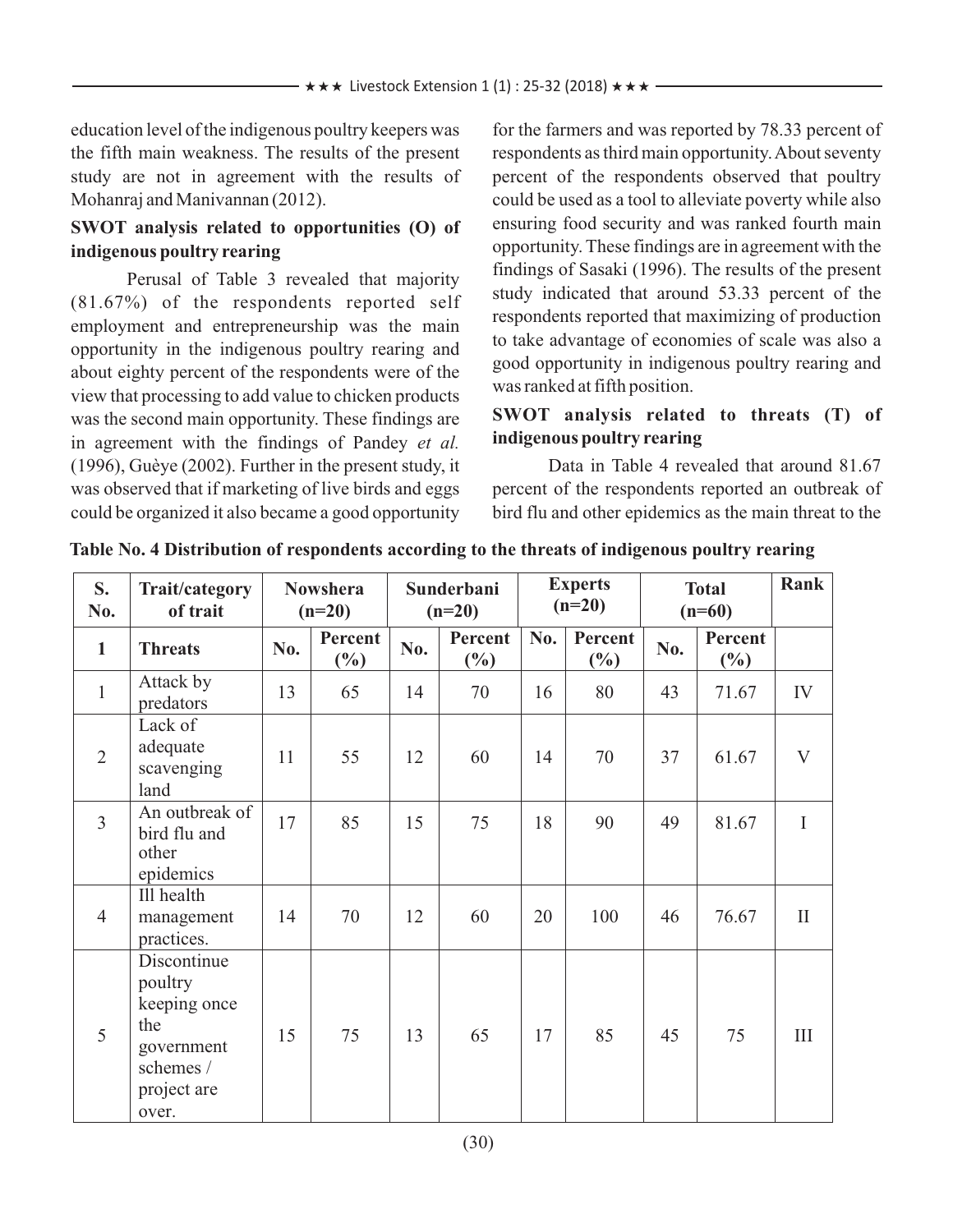indigenous poultry rearing and was ranked first. About 76.67 percent of the respondents reported that poor health management practices were the main threats and was ranked second threat. About seventy five percent of the respondents reported that the farmers discontinued the poultry keeping once the government schemes/projects were over. It was also a threat to the indigenous poultry rearing and was ranked third. Attack by predators was reported by 71.67 percent and was ranked as fourth major threat. About 61.67 percent reported lack of adequate scavenging land as a threat and was ranked as fifth major threat. These findings are in agreement with the findings of Saha (2003), Conroy *et al.* (2005), Mandal *et al.* (2006) and Raha (2009). But the findings of Das (2006) were contrary to the findings of present study.

# **CONCLUSIONS**

The study on SWOT analysis on indigenous poultry rearing in hilly areas had found that indigenous poultry enterprises do not need high start-up costs to establish as a profitable business, good source of income for disadvantaged women in efforts to emancipate and empower marginalize women e.t.c. as the major strengths whereas lack of good management practices during disease condition, lack of sensitization of the potential of poultry as an income generating activity etc perceived as the major weaknesses in the indigenous poultry rearing. Self employment and entrepreneurship was ranked as the major opportunity while the outbreaks like bird flu and other epidemics were perceived as the potent threat in backyard poultry rearing.

# **REFERENCES**

Abdelqader A, Wollny C B A and Gauly M. (2007). Characterization of local chicken production systems and their potential under different levels of management practices in Jordan. *Tropical Animal Health andProduction,* 39:155-164.

Ciamarra P U and Otte J. (2009). Poultry, Food security and Poverty in India: Looking beyond the farm gate. Research report Pro Poor Livestock Policy PPLPI research report number 09-02/ FAO, Rome.

Conroy C, Sparks N, Chandrasekaran D, Sharma A, Shindey D, Singh L R, Natarajan A and Anitha K. (2005). The significance of predation as a constraint in scavenging poultry systems: some findings from India. *Livestock Research for Rural Development*, 17(6): 70.

Das S K. (2006) Strength, weakness, opportunity and threat of livestock and poultry development in the NEH region of India - a review. *Agricultural Reviews,* 27(4): 303 – 307.

Gangwar A K and Ramakrishan P S. (1987) Agriculture and animal husbandry among the Sulungs and Nishis of Arunachal Pradesh. *Social Action* 37: 344-377.

Gondwe T N and Wollny C B A. (2007) Local chicken production systems in Malawi: household flock structure, dynamics, management and health. *Tropical Animal Health and Production* 39:103-113.

Gueye E F. (2002) Employment and income generation through family poultry in low-income food-deficit countries. *World Poultry Science Journal* 58: 541-557

Kaphle K. (2000) Poultry farming in Nepal. *Poultry International*, pp. 32-36.

Khandait V N, Gawande S H, Lohakare A C and Dhenge S A. (2011) Adoption level and constraints in backyard poultry rearing practices at Bhandara district of Maharashtra, India. *Research Journal of Agricultural Sciences* 2(1): 110-113.

Mandal M K, Khandekar N and Khandekar P. (2006) Backyard poultry farming in Bareilly district of Uttar Pradesh, India: an analysis. *Livestock Research for Rural Development* 18(7): 101.

Mathialagan P. (1995) *Animal Husbandry Extension Education Manual*. ICAR, New Delhi. Vol.1, 121- 130.

Miah M N. (1996) Role of women in poultry production for rural poverty alleviation in